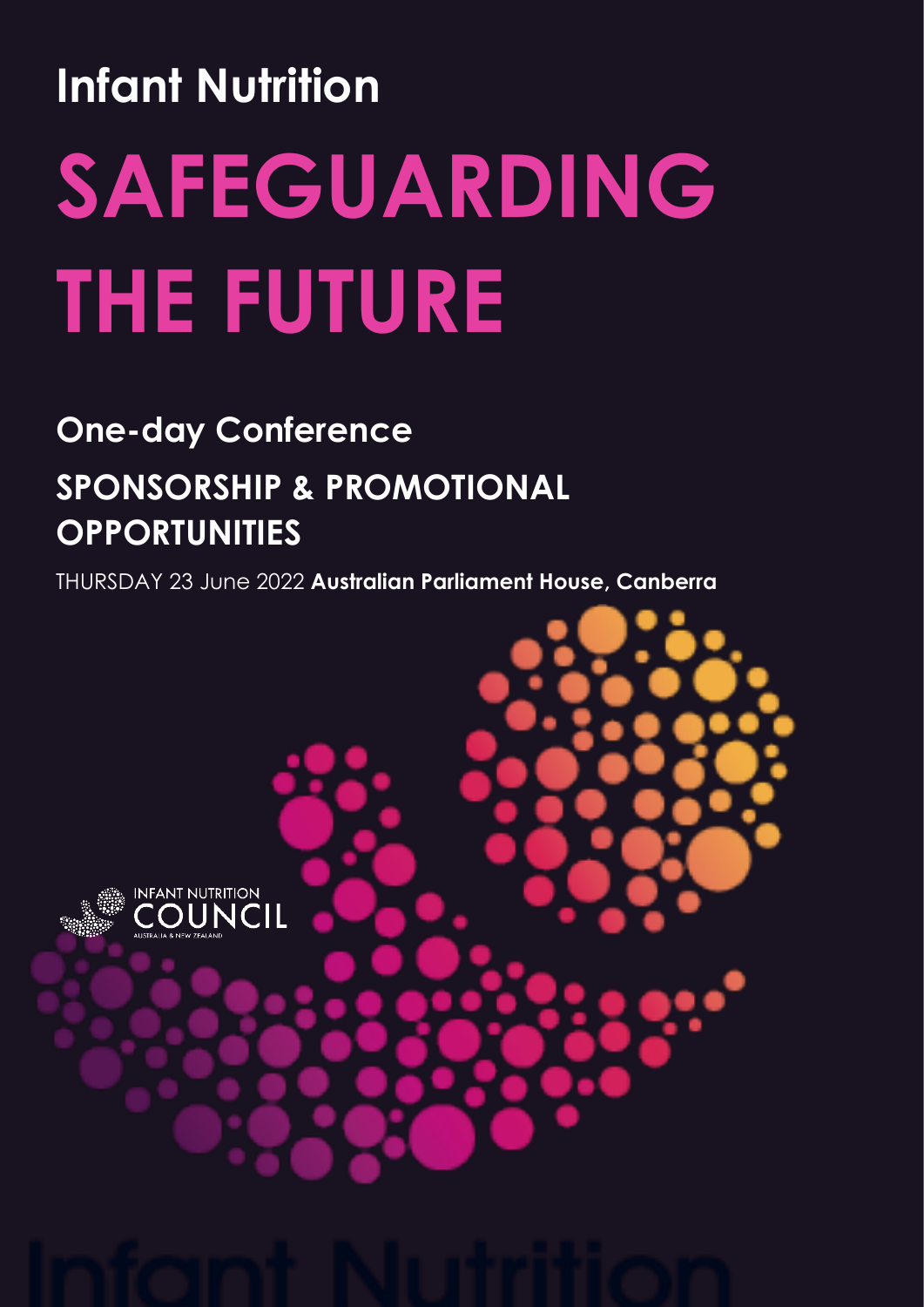

#### **ABOUT US**



The Infant Nutrition Council Ltd (INC) is the association for the infant formula and toddler milk industry in Australia and New Zealand. INC represents manufacturers, marketers and suppliers and is the key industry stakeholder in the advancement of infant nutrition.

INC has strong relationships with key Australian and New Zealand government departments and agencies. It works in collaboration with government to protect the Australian and New Zealand brands and to support the public health goals that protect and promote breastfeeding and, when needed, infant formula as the only suitable alternative.

INC also works with local and international regulators to advance infant nutrition. INC advocates to ensure that the regulatory environment includes the benefits provided by global research and the consideration of global trade and harmonisation with international food standards.

**www.infantnutritioncouncil.com**

#### **CONTACT US**

For general information about *Safeguarding the Future*, please contact: The INC Secretariat +61 2 6273 8164 (AUS) +64 9 354 3272 (NZ) **admin@infantnutritioncouncil.com**

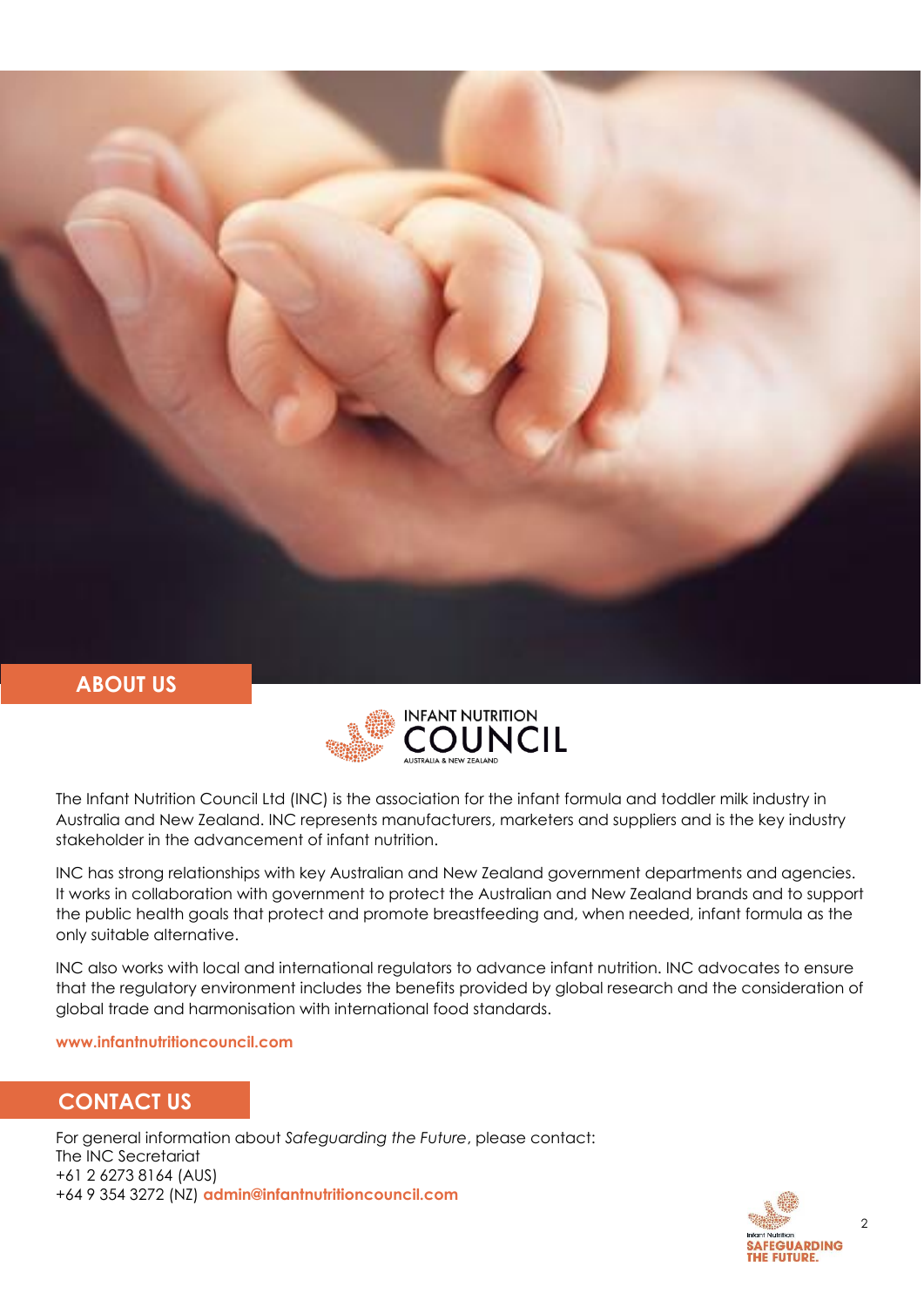#### **WHAT CAN** *SAFEGUARDING THE FUTURE* **OFFER YOUR ORGANISATION?**

- A post Covid-19 face to face networking opportunity.
- Direct engagement with political leaders
- An opportunity to strengthen the relationship between your customers and your brands.
- An opportunity to source new customers.
- An opportunity to showcase your organisation's products and services.

#### **WHO WILL ATTEND?**

- Infant formula and toddler milk industry (including INC members and non-members).
- Heads of infant formula and toddler milk businesses of multinational companies and CEOs and/or senior managers of small to medium companies.
- Senior scientific, regulatory and sales staff.
- Australian government officials.
- Industries associated with the infant formula and toddler milk drinks (packaging companies, ingredient suppliers).
- Researchers and academics.

#### **CONFERENCE PROGRAM AT A GLANCE**

The location of the conference offers a unique opportunity for delegates to observe the Australian Federal Parliament in action and hear from Members of Parliament directly. Delegates will also have the opportunity to network informally at the conference and the cocktail function.

*Safeguarding The Future* will cover a range of interesting topics including infant nutrition research and trade and market access.

**Thursday 23 June 2022 – Parliament House, CANBERRA**

Conference Registration Conference Opening Conference Sessions Cocktail Function

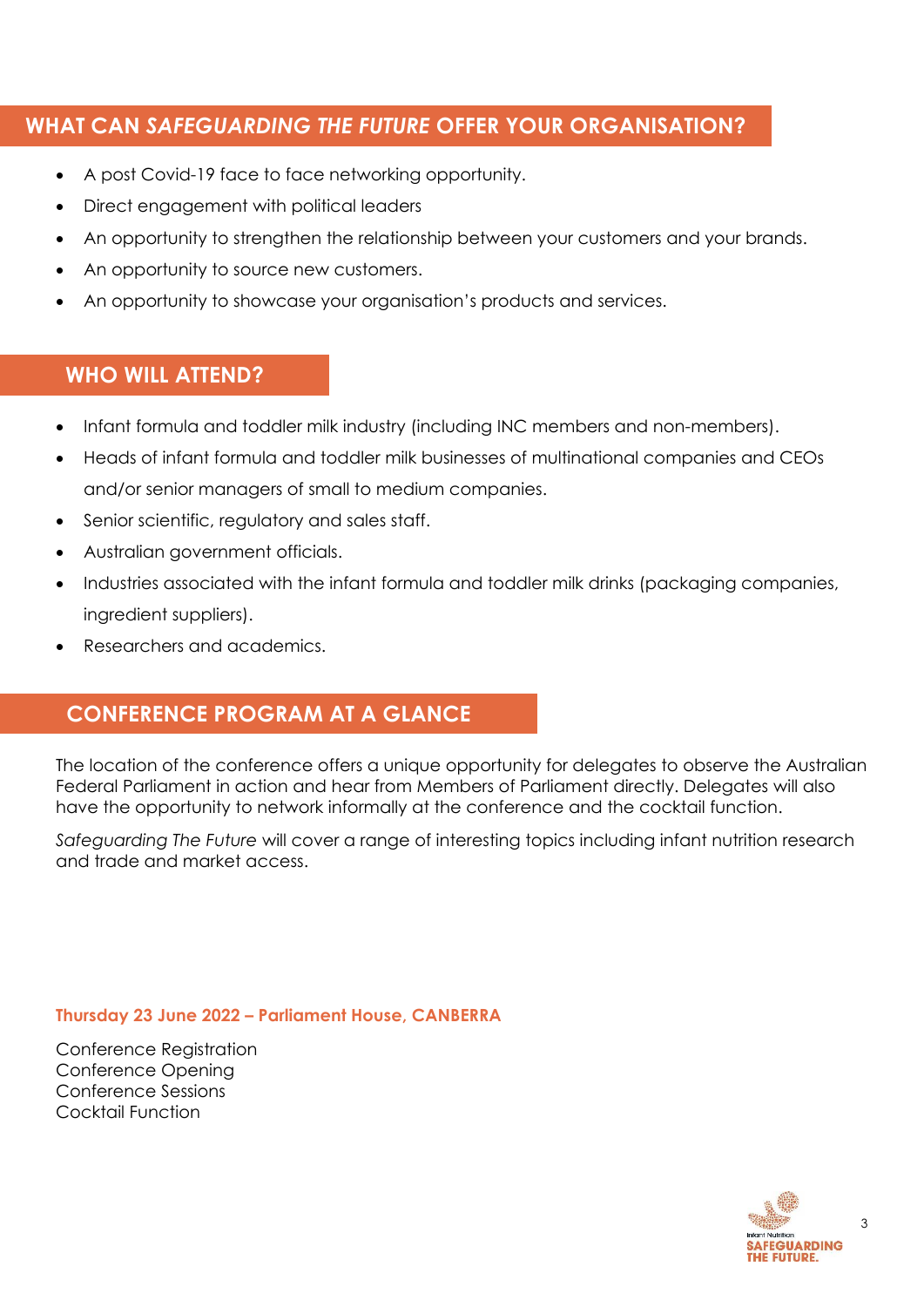#### **VENUE**

The *Safeguarding the Future* conference will be held at Parliament House, Canberra.

#### **PARLIAMENT HOUSE - CANBERRA**

Canberra is the political hub of Australia and home of the nation's democracy. Parliament House is the meeting place of the Australian Parliament and an iconic architectural landmark.



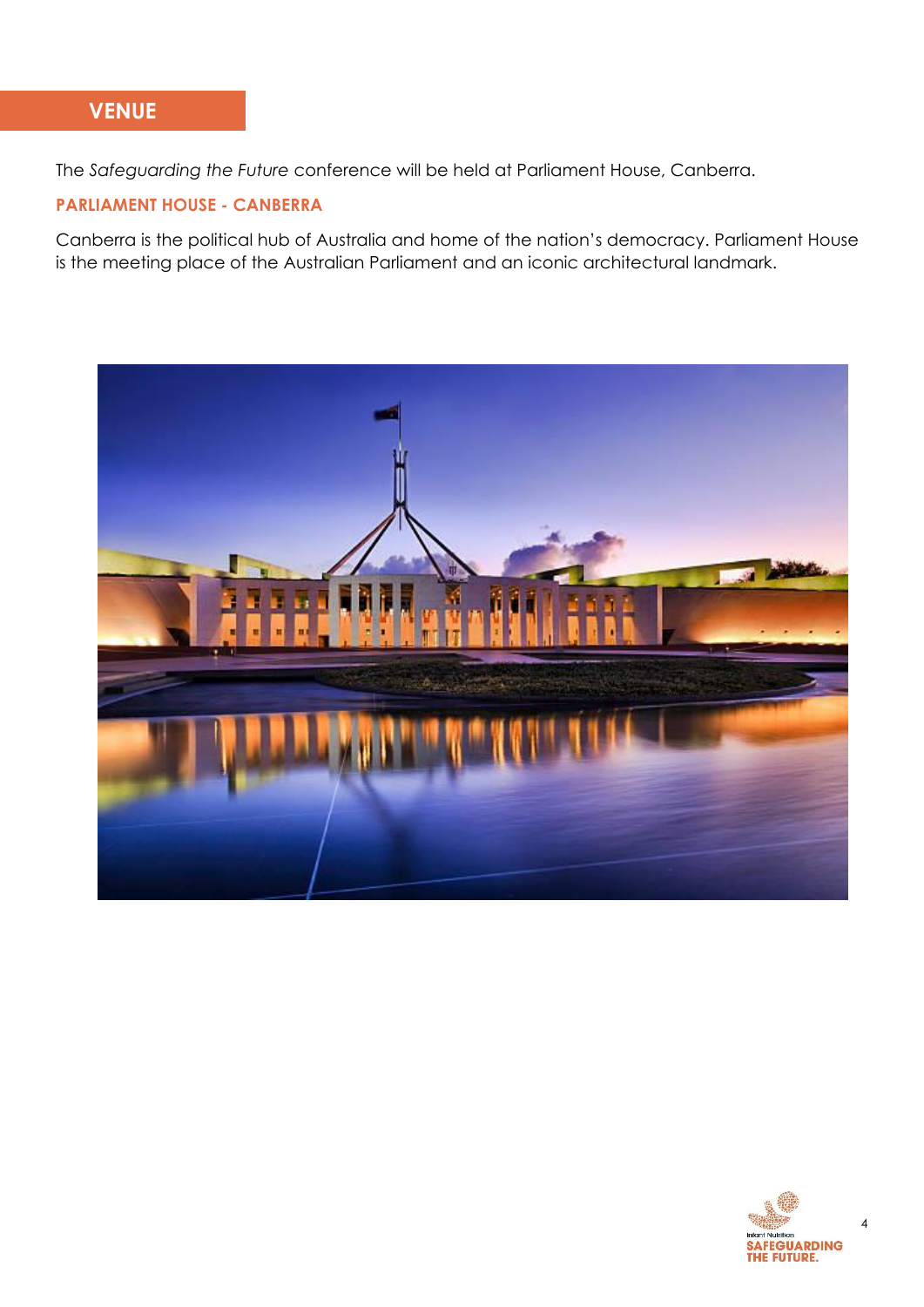#### **GENERAL SPONSOR \$5000**

This package ensures your company is noticed at every step throughout the conference. Claim a pre-eminent position at this unique event now!

#### **PACKAGE INCLUSIONS**

- Recognition as a major sponsor in all printed conference promotional material.
- One complimentary conference registration, including attendance at all conference sessions.
- Acknowledgement and logo (linked to your website) on the INC website.
- Recognition of your company in the conference handbook.
- Opportunity to include one item of promotional information in delegate satchels (information to be in accordance with INC policies).
- One electronic delegate list two weeks prior to the conference (subject to permission of the delegates).

#### **COCKTAIL FUNCTION SPONSOR \$10000**

The cocktail event is the only social networking event of this conference and is expected to be well attended by delegates. The Queen's Terrace is a unique venue within Parliament House and has one of the best views across Canberra.

#### **PACKAGE INCLUSIONS**

All the inclusions of a GENERAL SPONSORSHIP **PLUS**:

- Opportunity to make a 5-minute address during the cocktail event
- Branding recognition as the cocktail event sponsor
- Complimentary entry to the cocktail event

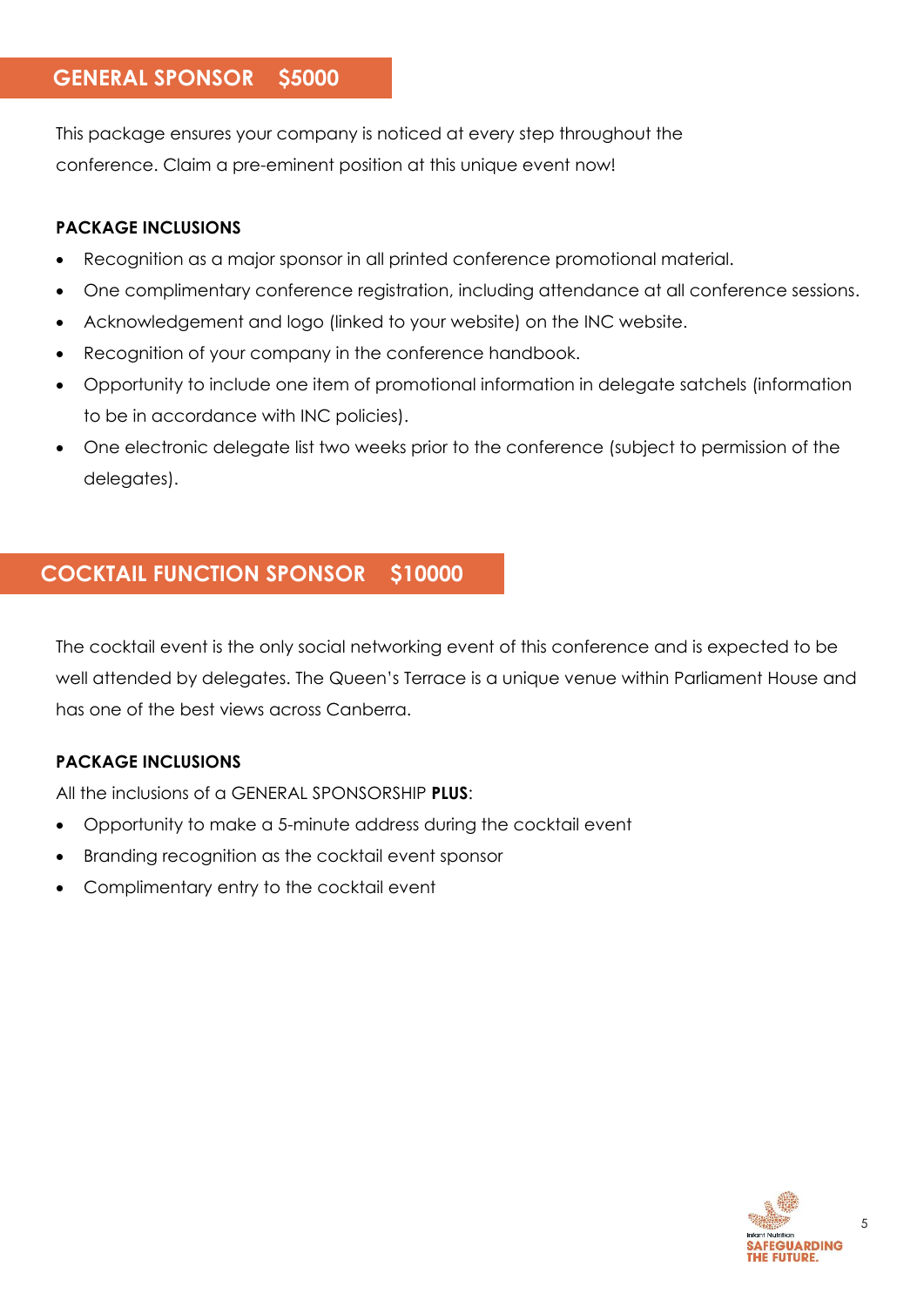#### **SAFEGUARDING THE FUTURE: Sponsorship Application**

| Company Name:          |
|------------------------|
| <b>Contact Person:</b> |
| Position:              |
| Invoicing Address:     |
| Phone:                 |
| Mobile:                |
| Email:                 |
| Website:               |
|                        |

#### **SPONSORSHIP PACKAGES**

(all prices below listed in AUD and are exclusive of GST)

| □ General Sponsor                  | \$5000  |
|------------------------------------|---------|
| <b>D</b> Cocktail Function Sponsor | \$10000 |

#### **PAYMENT DETAILS**

Total amount payable in AUD and may be inclusive of Australian GST (where applicable):

#### \$

A Tax invoice will be issued.

#### **AUTHORISATION**

□ I have read and agreed to the terms and conditions set out on the next page.

| Name:      |  |
|------------|--|
| Signature: |  |
| Date:      |  |

Please send your completed application to:

**INC Secretariat admin@infantnutritioncouncil.com**

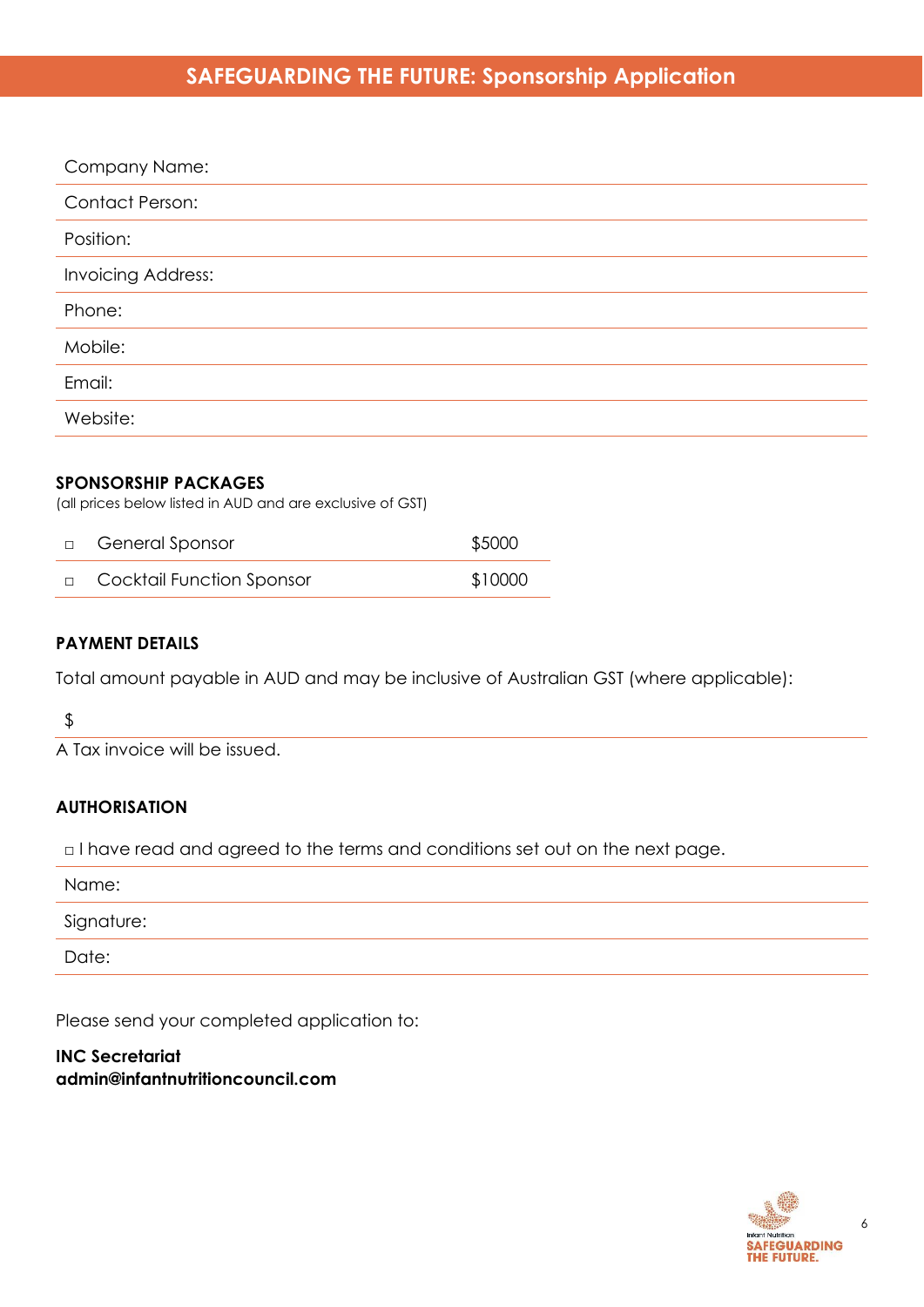#### **PRINCIPLES**

INC's acceptance of sponsorship from any source is guided by the following principles, which we require potential sponsors to endorse.

1. INC will only accept sponsorship from companies that support the principles of *The World Health* 

*Organization International Code of Marketing of Breast-Milk Substitutes (WHO Code).* 

- 2. Sponsors may not use the INC name or logo except with the express permission of INC.
- 3. Acceptance of sponsorship does not imply INC endorsement of the sponsor company's products or services.

#### **GENERALLY APPLICABLE**

- 1. By signing and returning this agreement you are agreeing to a non-exclusive sponsorship agreement between yourselves and the Infant Nutrition Council on the terms and conditions set out below and in the agreement.
- 2. Sponsorship applies to one (1) entity only. Multiple company's names will not be listed as part of one single sponsorship.
- 3. Confirmation of acceptance of your application will be sent with a tax invoice.
- 4. Sponsorship package entitlements will be guaranteed only on payment of all monies owing. Full payment is required within 30 days from date of invoice. Package entitlements will not begin until payment is made.
- 5. Sponsors should note that taking out a sponsorship package for the conference in no way guarantees a speaking position. Requests by sponsors to speak at the conference will be considered on an individual basis.
- 6. Applications for sponsorship are open until May 31, 2022, in order to meet material production requirements. Any applications received after this time will be included by INC for consideration at INC's absolute discretion.
- 7. INC reserves the right to decline sponsors.
- 8. All amounts are exclusive of Goods and Services Tax (GST) of 10% and are priced in Australian dollars (AUD).
- 9. All payments are to be by EFT only.
- 10. If a sponsor cancels their sponsorship after an application has been accepted by the organisers and payment has been made, they must immediately inform INC in writing. If the withdrawal is submitted at least 90 days prior to the event, a cancellation fee of 50% will be charged. If written cancellation is received on or before 90 days prior to the event, a 100% cancellation fee will be incurred.
- 11. If INC decides to postpone the conference as a result of Covid-19, and the sponsorship fee has not been paid, a sponsor may withdraw their sponsorship if the new date does not suit them.
- 12. INC reserves the right to cancel the conference without consultation with sponsors. Under such circumstances all sponsorship agreements will be rendered void, and INC will refund any sponsorship money paid.